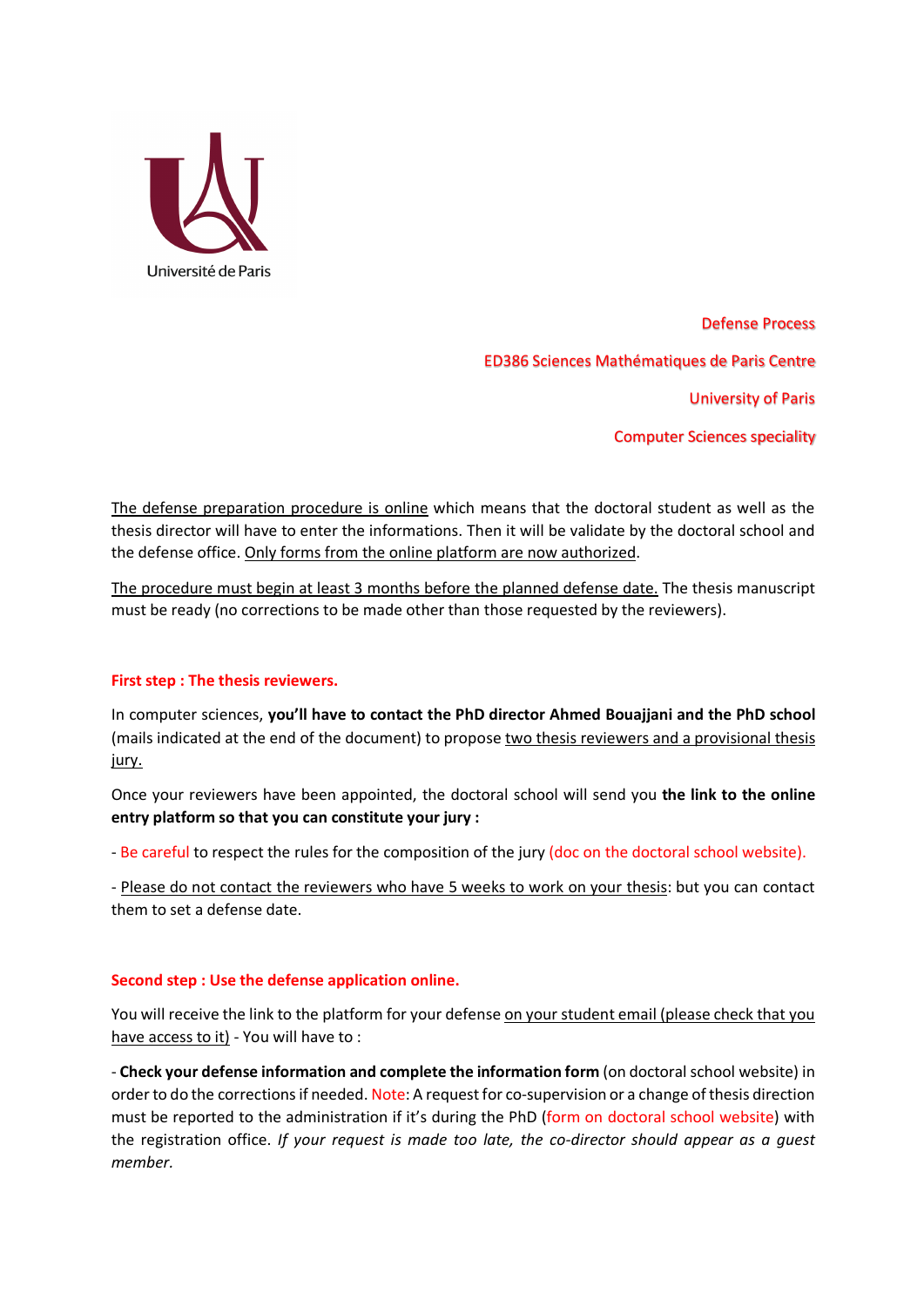- **To provide a composition of the jury respecting the rules of the university**. Important rule regarding the doctoral school : If your jury composition has 5/6 members, you must have at least one female jury member. If your composition has 8 members, you must have two female jury members.

- **Add your thesis summaries**: one version in French and one in English.

The validation steps will be carried out on the platform: input by the doctoral student, validation by the thesis director, verification / validation of the PhD director then validation of the VP Research (university presidency).

# **Only software forms are accepted, whether for the composition of the jury or the authorization to defend.**

If you have any questions, do not hesitate to contact the doctoral school or the defense office.

## **Third step : When you have your reports : submission to the SCD and defense information.**

- Once your reports authorize the defense, **you will have to make your deposit at the common documentation service (BU)** while respecting the instructions of this service, in particular the requirements regarding the presentation of the thesis manuscript. As a reminder, this deposit is mandatory, without it you will not be authorized to defend your thesis.

- **You will also have to fill the informations relating to your defense**: date, place, time and specify whether it will take place at the university, by videoconference or mixed. Please note: You'll have to ask the UFR or laboratory in order to book a room for your defense.

- **Your thesis supervisor must use the software and complete / sign the Compilatio certificate.**

- If you have validated all the preliminary steps, the defense office will be able to send you your convocation for the defense and contact your jury members.

## **Fourth step : After the defense.**

- Once you have your defense results, **it is important to send a scan copy to the defense office, specifying if you wish to obtain a certificate of achievement** (possibility to have it in English). Please note: the doctoral school has to be on copy of this email to follow up the process.

- **The originals documents must also be sent to the following postal address**:

Université de Paris DRIVE- Pôle CED&HDR A l'attention de Gislaine Montebello 12, rue de l'école de médecine 75270 cedex 06 Paris

- If necessary, you will be contacted by the common documentation service **to make your second deposit after the defense** if there are any corrections to be made to the manuscript.